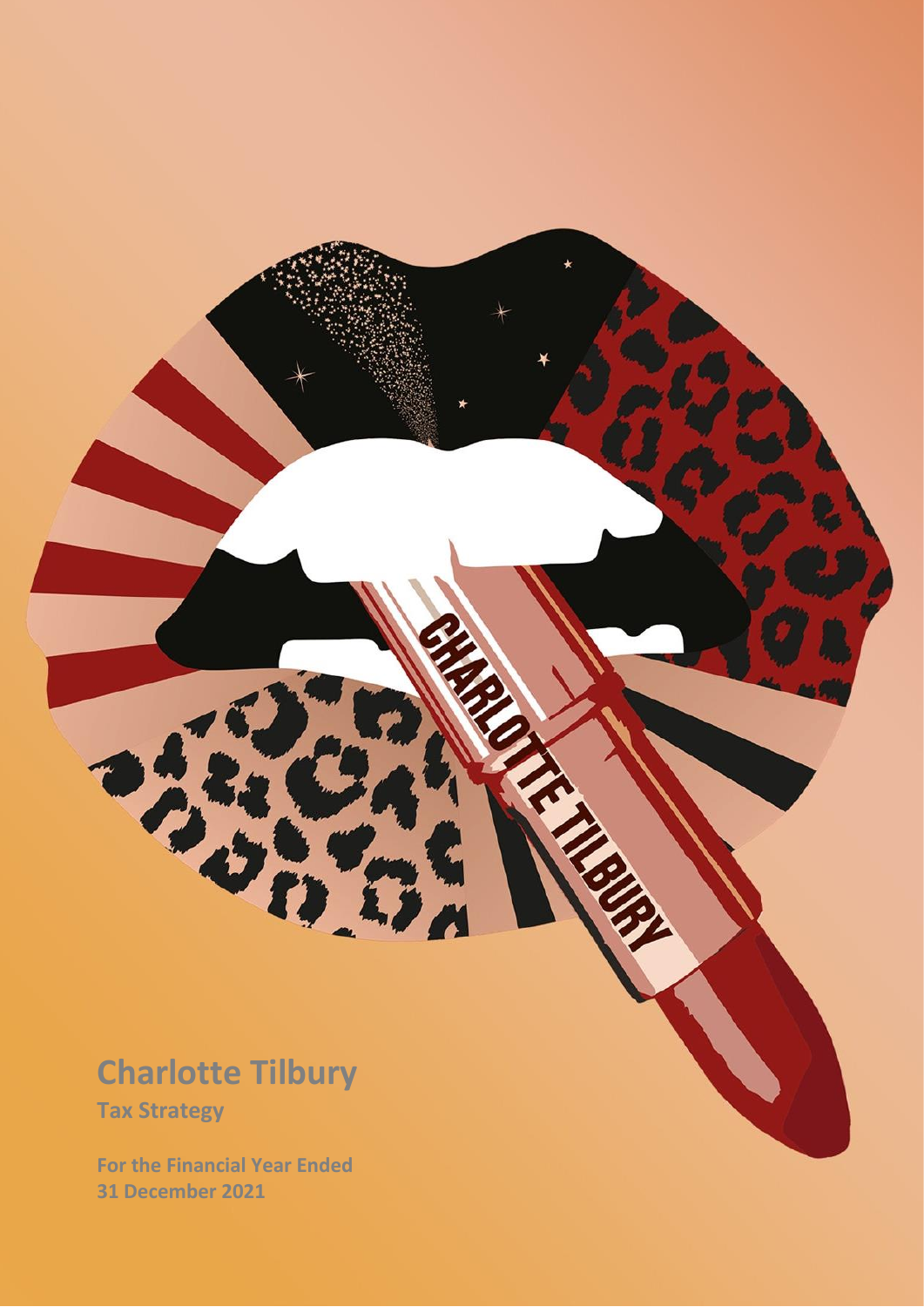### $\overline{\mathbb{C}}$ Charlotte Tilbury

### **Table of Contents**

| 3.2. |  |
|------|--|
| 3.3. |  |
| 3.4. |  |
|      |  |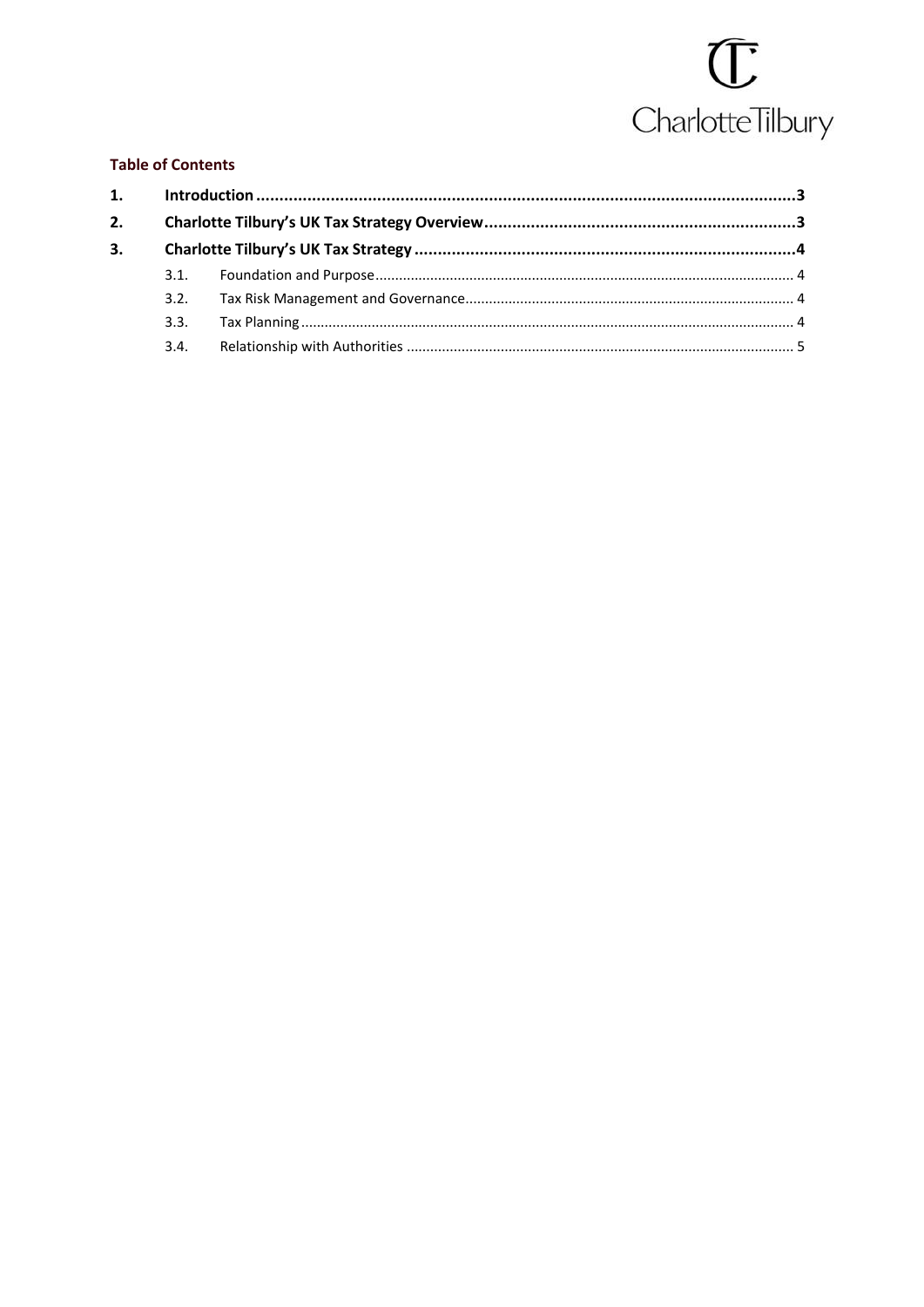## **CharlotteTilbury**

# **CharlotteTilbury**

### **1. Introduction**

Charlotte Tilbury Limited and its subsidiaries are a privately held group of companies ("**Group**"), headquartered in London, United Kingdom ("**UK**"). The Group was acquired by Prado Investment Limited (which comprises of Puig SL and BDT Capital) on the 23 June 2020. The Group's principal activity is the development and sale of beauty, fragrance and skincare products. The Group has subsidiaries across the UK, Europe, North America and Asia Pacific markets and delivers retail sales through its' own stores, B&M retailers, specialty retailers, pure players, franchise partners and online channels.

### **2. Charlotte Tilbury's UK Tax Strategy Overview**

In accordance with Schedule 19 of the Finance Act 2016, this UK Tax Strategy ("**Tax Strategy**") is applicable to all Group entities registered and/or resident in the UK ("**Charlotte Tilbury UK**"). To guide behaviour and decisionmaking relating to fiscal matters for Charlotte Tilbury UK, this Tax Strategy is intended to establish the governance framework, principles, values, guidelines, and standards for the Group relating to tax.

This Tax Strategy applies to all direct taxes, indirect taxes and taxes on employment income, capital gains and real estate income, local taxes, duties and other tax obligations as defined in paragraph 15 (1) of Schedule 19 of the Finance Act 2016. Charlotte Tilbury UK is fully dedicated to complying with all fiscal regulations applicable in the UK, as well as to all information disclosure obligations that exist with the tax authorities in the UK, Her Majesty's Revenue and Customs, ("**HMRC**").

This 2021 Tax Strategy has been approved by The Board of Directors of Charlotte Tilbury UK, being published on the website, in accordance with Section 161 and paragraph 19(4) of the Finance Act 2016 and will be reviewed on an annual basis.

Charlotte Tilbury UK will review the principles and practices contained in this Tax Strategy periodically, and the Strategy will be modified as required, to be in compliance with applicable fiscal and other regulations. The tax environment is ever evolving, and Charlotte Tilbury UK will always strive for continuous improvement.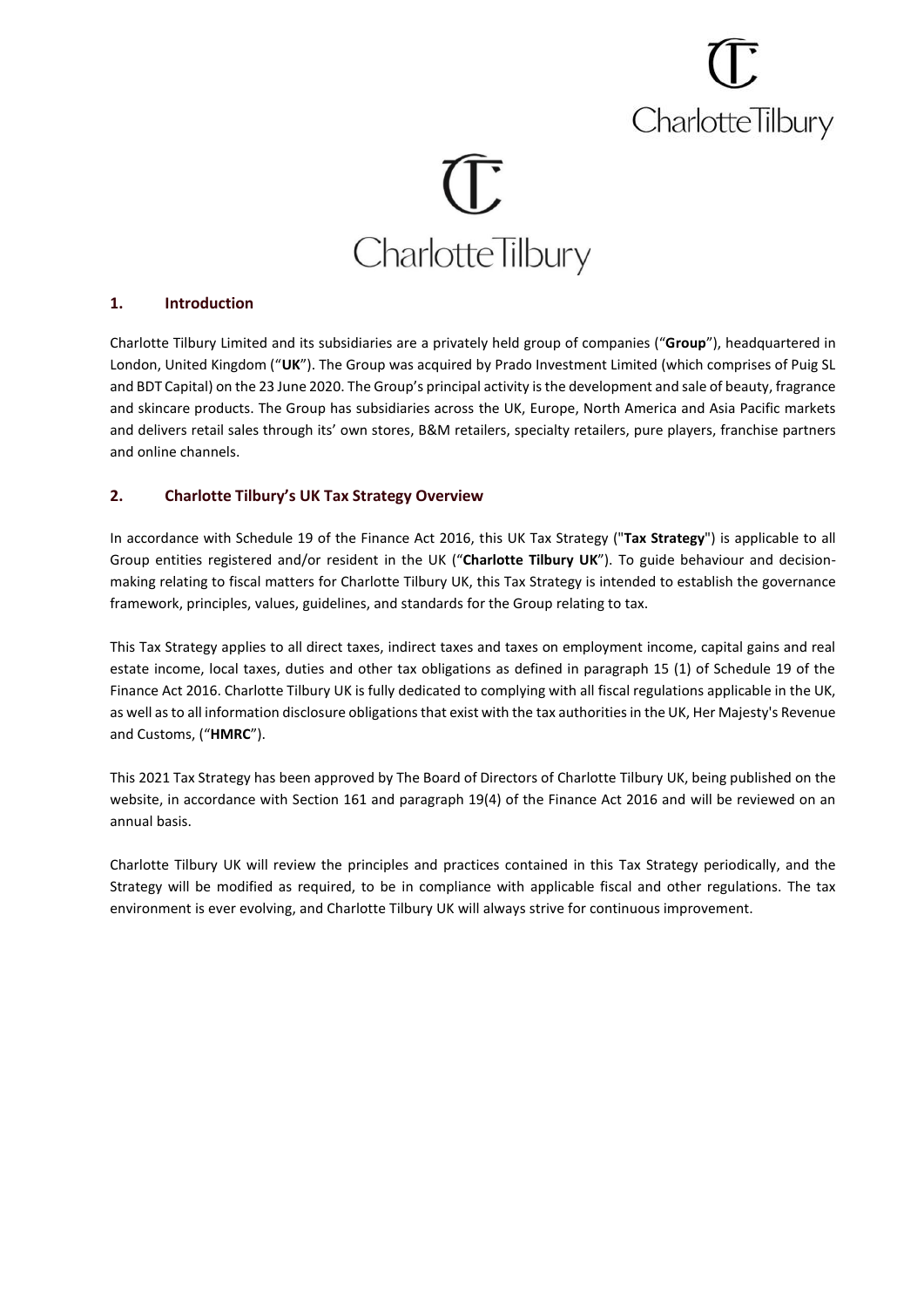### **CharlotteTilbury**

#### **3. Charlotte Tilbury's UK Tax Strategy**

#### **3.1.Foundation and Purpose**

The purpose of the Charlotte Tilbury Tax Strategy is to support the Finance Organisation and partners across the business, by actively collaborating to drive the correct tax compliance, and solutions to mitigate tax risks. The foundation of this Tax Strategy focuses on the following core principles.



The Tax Strategy aims to ensure compliance with the applicable tax regulations in the UK and the appropriate coordination to support the long-term business strategy of Charlotte Tilbury UK, with a focus of mitigating tax risks and inefficiencies in operations, and in the execution of business decisions.

Charlotte Tilbury UK is committed to respecting each territory in which it operates. Charlotte Tilbury UK is aware of its corporate social responsibility and carbon footprint. The taxes paid by the Group contribute to the maintenance of the public sectors and therefore, one of the Group's contributions to society. Charlotte Tilbury UK is a cruelty free brand, and this has always been a cornerstone value of the company.

The policies and the values which underlie this Tax Strategy are supported by and aligned with the principles on which Charlotte Tilbury UK is built.

### **3.2.Tax Risk Management and Governance**

Charlotte Tilbury UK takes a conservative approach to tax risk, and it seeks to manage its tax risk through strong practices and controls. Charlotte Tilbury UK collaborated with an external tax provider to scrutinise and improve the tax controls in place. These controls will be reviewed annually to ensure the processes in place are robust and can adequately support the fast-paced growth of the Group.

Charlotte Tilbury UK has a dedicated and qualified tax function who manage the Group's tax matters in the UK and globally. The tax function is also responsible for the Tax Strategy and tax governance of the Group. The tax function is competently supported by the Director of Finance and Chief Operating & Financial Officer. The tax function is responsible for all tax heads, with the exception of taxes related to employees, which is managed and controlled by the People Function.

The tax function is responsible for the approach to tax on a day-to-day basis which includes the tax compliance, identification, prioritisation, and monitoring of tax risk across the business, as well as the escalation of tax risk. These responsibilities, expand to all the countries and territories in which the Group is present.

### **3.3.Tax Planning**

The Group understands that taxes paid in the UK contribute significantly to the progress and development of this community. Additionally, with this Tax Strategy, the Group aims to create value for its shareholders, customers, employees and for other stakeholders in a sustainable manner. For this reason, transactions will always be carried out for business reasons in accordance with applicable regulations and take account of the possible impact of fiscal decisions in the UK.